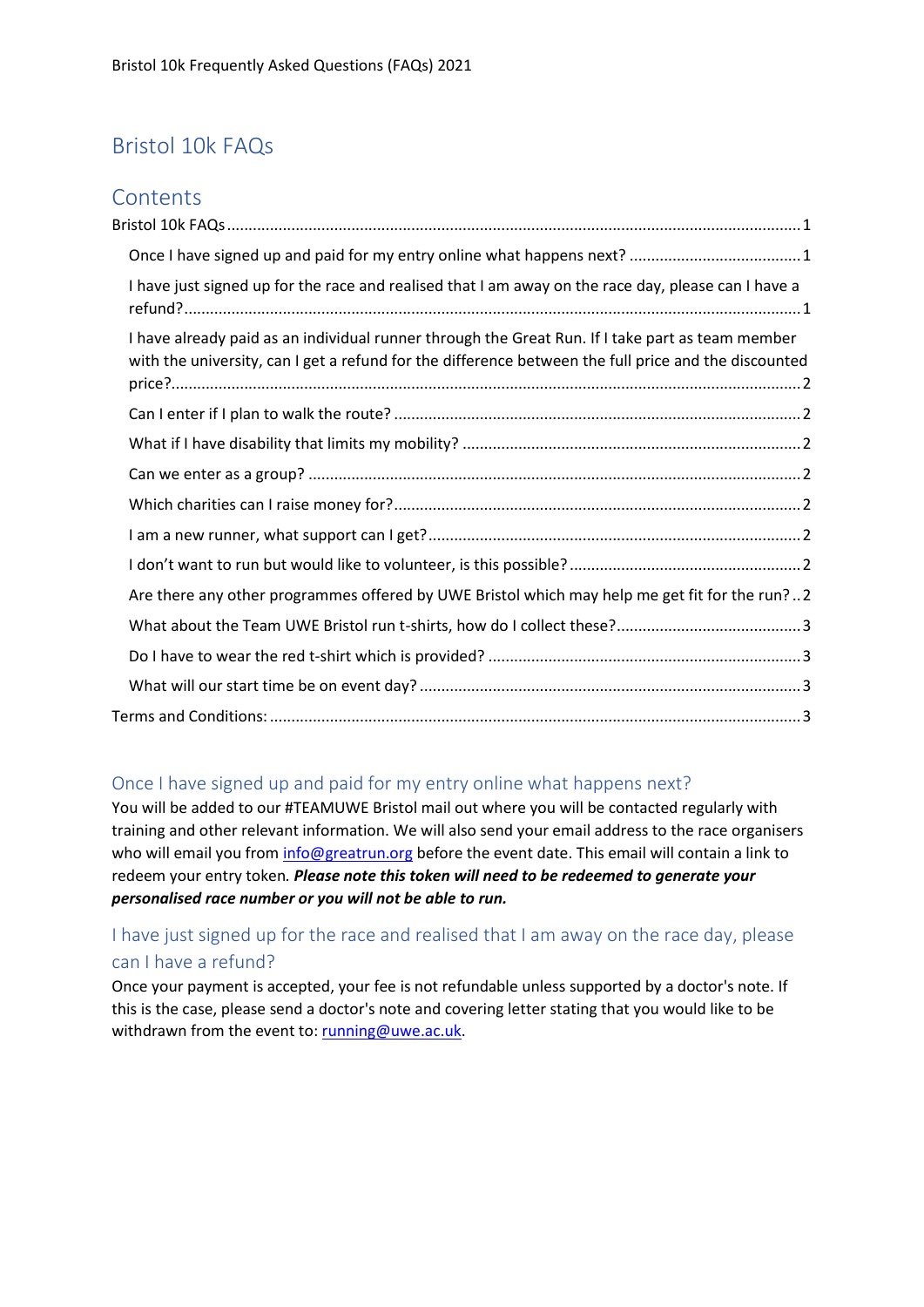## <span id="page-1-0"></span>I have already paid as an individual runner through the Great Run. If I take part as team member with the university, can I get a refund for the difference between the full price and the discounted price?

It is not possible to get a refund for the difference if you have already paid directly with the Great Run Company however, please emai[l running@uwe.ac.uk](mailto:running@uwe.ac.uk) to join #TEAMUWEBristol and you will still be eligible for a free run t-shirt\*

### <span id="page-1-1"></span>Can I enter if I plan to walk the route?

This event is open to anyone and any ability. The event is advertised as a run and we have put in place lots of support to encourage everyone to take on that challenge. However, if you feel more comfortable jogging or walking, or completing the distance using a combination of the two, that is also welcomed. We will be able to support all new runners through training plans which will help you build up to the 10k distance. To aid this, from June we will also coordinate run groups for all levels which will be peer led.

### <span id="page-1-2"></span>What if I have disability that limits my mobility?

We would love anyone with any disability to join in with the event and are keen for as many people as possible to be included. We just ask that you make sure you flag your disability and any need for extra support on the online booking form.

#### <span id="page-1-3"></span>Can we enter as a group?

Each participant needs to enter individually; but you can run as a group on the day.

#### <span id="page-1-4"></span>Which charities can I raise money for?

You don't have to raise money for charity, but we would like to help you if that's something you would like to do. You can raise money for any selected charity you choose but we ask that you register with our [Raising and Giving team](https://www.thestudentsunion.co.uk/community/fundraising/) so that we can keep track of how much money is raised across the board. Contact [rag@uwe.ac.uk](mailto:rag@uwe.ac.uk) with the title 'Bristol 10K fundraising'. If you'd like to raise money for charity but aren't sure which one why not consider th[e UWE Bristol Fund](https://www.uwe.ac.uk/courses/funding/uwe-bristol-fund) which provides hardship grants for students facing severe financial difficulty and funding for extra-curricular activities through student experience grants.

#### <span id="page-1-5"></span>I am a new runner, what support can I get?

UWE Bristol and The Students' Union at UWE has increased its offer of group run training especially for the event. UWE have a number of peer-led free run groups on a weekly basis. You can also join the Team UWE Strava group or follow one of the free training programmes.

#### <span id="page-1-6"></span>I don't want to run but would like to volunteer, is this possible?

If you would like to be involved in any way, as well as or instead of, running in the event, please contact [running@uwe.ac.uk.](mailto:running@uwe.ac.uk) We have a group of volunteer run leaders and supporters for the running groups as well as a group of administration volunteers who are assisting with on the day logistics.

### <span id="page-1-7"></span>Are there any other programmes offered by UWE Bristol which may help me get fit for the run?

Aside from the free run groups and training plans, UWE Bristol Sport offers a range of programmes and activities which can help to prepare your mind and body for the run. For more information go to [UWE Bristol Sport.](https://www.uwe.ac.uk/life/activities/sport) Alternatively, the [MOVE programme](https://www.uwe.ac.uk/life/activities/sport/membership-options/move) provides access to a range of activities from Aerial Hoop to Yoga.